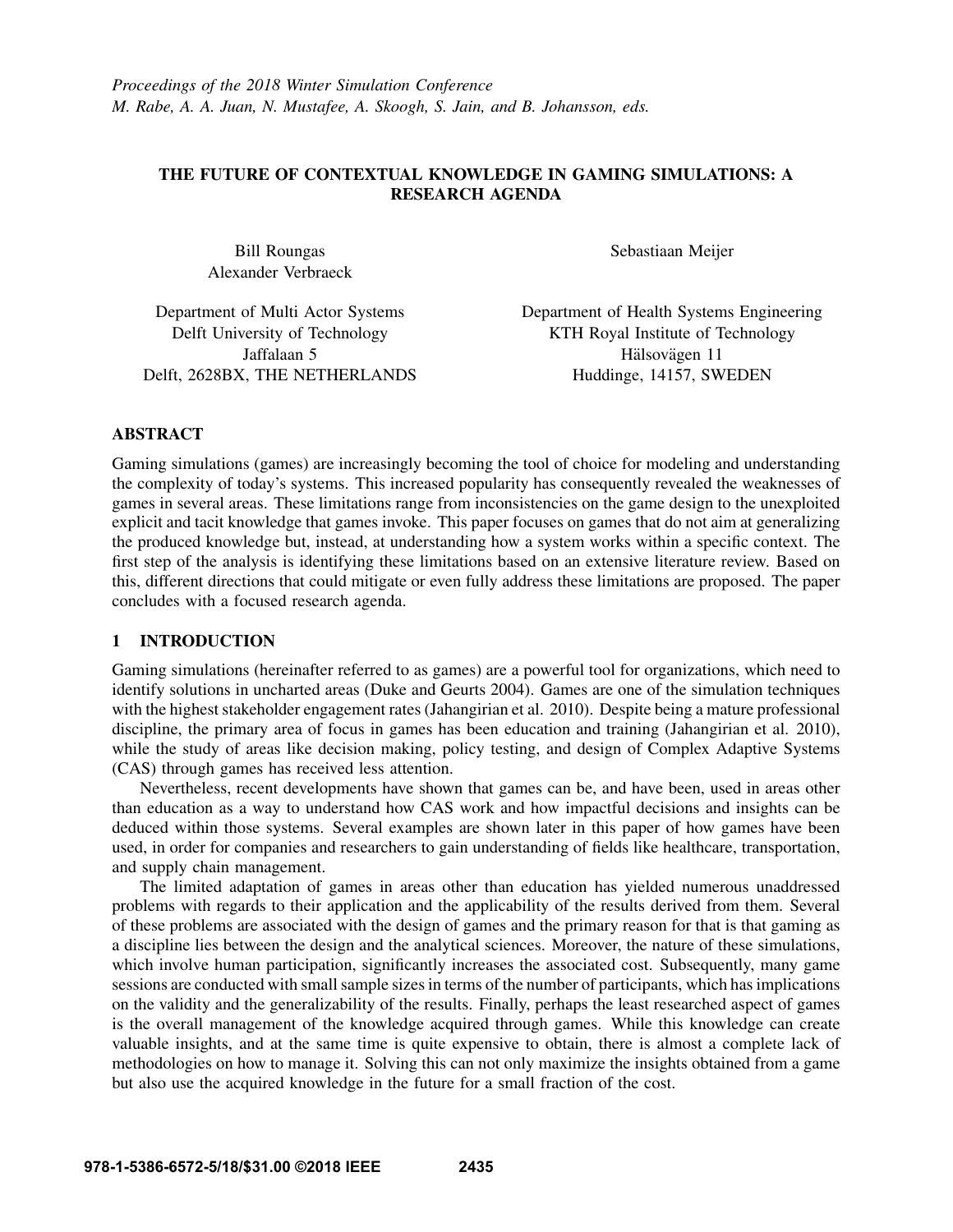In Section 2, the state of the art in gaming simulations is examined, which results in the identification of the current limitations. In Section 3, based on the limitations identified in Section 2, potential directions for improvements are explored. In Section 4, a research agenda is presented. Finally, in Section 5, final remarks are made.

# 2 STATE OF THE ART

In this section, the state of the art in games is examined. In Section 2.1, several examples of studies that used games for understanding how CAS and Socio Technical Systems (STS) function are presented. In Section 2.2, the characteristics of games are examined. Section 2.3 poses the conclusion of the literature in which the limitations of the state of the art are identified, which in turn are the starting point for potential directions for improvements and a research agenda that is further examined throughout this paper.

## 2.1 Game Studies

Games have been used in a variety of fields for understanding CAS and STS, and particularly the design and decision making processes within those systems.

In healthcare, Kotiadis et al. (2014) started by proposing a conceptual modeling framework, which then evolved in a multi-methodology framework (Tako and Kotiadis 2015) that supports stakeholder participation in simulation studies. The framework incorporates several stages that take place during the lifecycle of a participatory simulation study. In a later study, the authors (Kotiadis and Tako 2018) reported positive results, yet they also acknowledge a few drawbacks, of which perhaps the most important is the observer's effect, which can severely invalidate a simulation study (Campbell and Stanley 1963). Similarly, Raghothama et al. (2017) defined a hybrid, composable approach to healthcare simulations based on requirements drawn from a participatory simulation. The results of the application of their approach to a case study in the New Karolinska Solna hospital in Sweden pinpointed the need for variability in the workflow processes and the ability of such solutions to be able to integrate in hospitals' current IT infrastructure. Indicative on both of these approaches is the need to explicitly or implicitly involve stakeholders in all stages of modeling, in order to elicit not only their explicit but also their tacit knowledge.

Another major area of study of CAS and STS with games is transportation. Games in transportation span in various areas. (Middelkoop et al. 2012) introduced a flexible and scalable backbone to support games in railways. The approach is based on the High Level Architecture (HLA) (Kuhl et al. 1999), which allows coupling new and existing simulations. The associated project has led to the development of several microscopic (Middelkoop and Loeve 2006) and macroscopic simulations (Middelkoop and Bouwman 2001), which in turn were used to built games for various purposes (Meijer 2012a), like testing market mechanisms for capacity allocation, testing and validating a control concept for high frequency train transport, testing different scenarios for train traffic optimization, to name a few. These games have provided insights on how CAS and STS function. In particular, these insights are the following:

- The market mechanisms, in which case flexible prices for optimizing the rail capacity were found to be less optimal than open information and communication between the railway infrastructure manager and its clients, as revealed by three game sessions on train cargo operations (Meijer et al. 2012).
- The selection of the abstraction level for the different components of games (Meijer 2012b), in which case it was determined that the operational aspects of games (e.g., train traffic controllers) required a familiar, almost the same as in real-life, interface. On the other hand, non-operational aspects of games could accommodate for high levels of abstraction (e.g., managers were able to be fully immersed in highly abstracted games even if these games where low-tech on pen and paper).
- The particularities of validating games, in which case the game session runs only once and usually the number of participants is not large due to the associated cost of having a large number of professionals taken away from their regular activities almost for a whole day (Meijer 2012b). In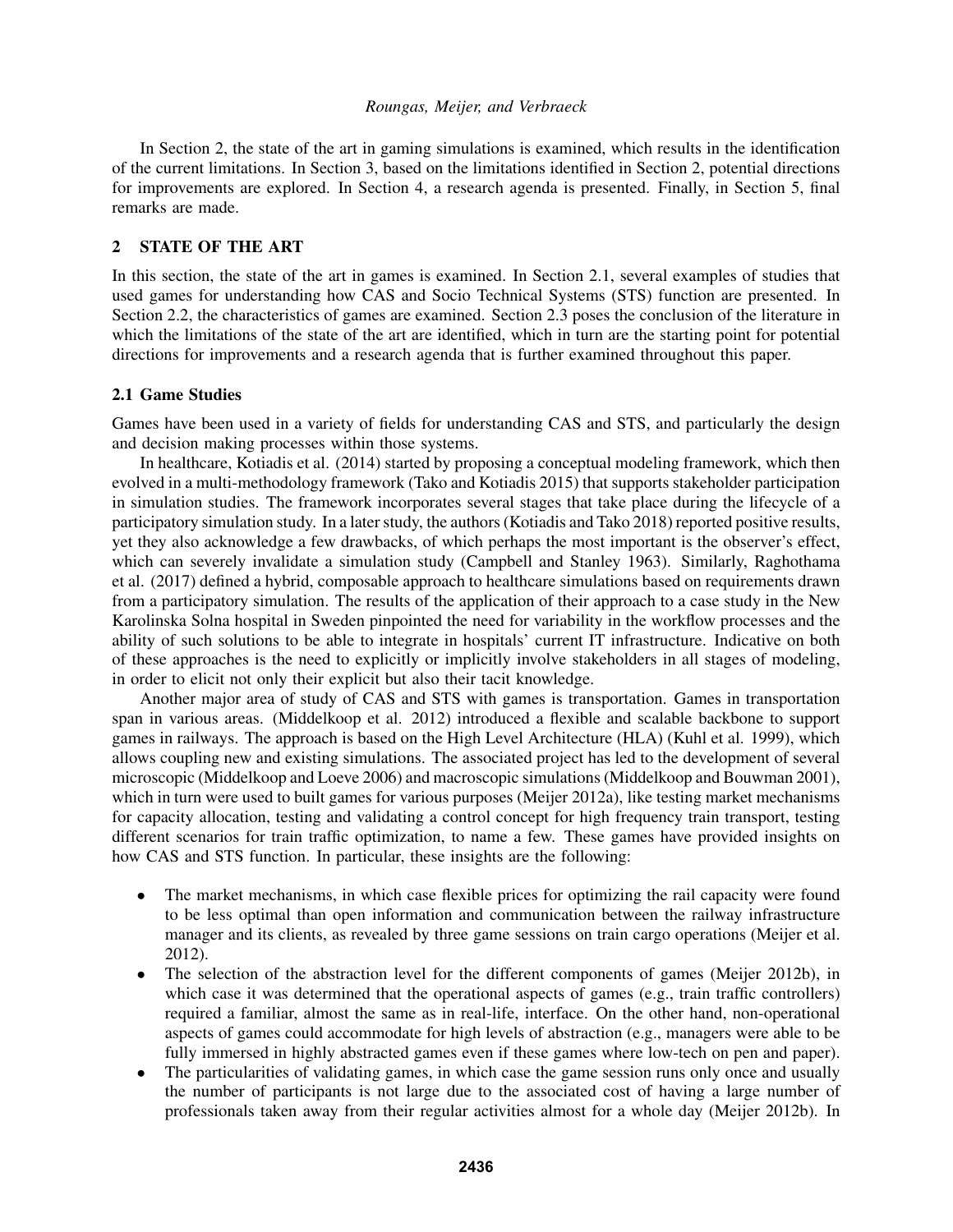this case, the authors broke down the validation in two stages: 1. the formal validation of the underline model, submodels, and software components, and 2. the utilization of self-validation, in which the participants' behavior and comments were monitored at all times and participants were encouraged to state their opinion for every process during the game.

Kurapati et al. (2018) built a game, which introduces the concept of synchromodality to the infrastructure managers in the railways. Finally, with regards to transportation in the context of smart cities, Zomer et al. (2015) proposed a framework for incorporating the human behavior and knowledge in urban transportation modeling. In this case, the game is not the end product but a concrete method for hybridization of simulation models, similar to the approach of Raghothama et al. (2017), but for the transportation field.

Games have also been heavily used in logistics and supply chain management. One of the first and most famous games in this area was the Beer Game (Sterman 1989). The Beer Game demonstrates the bullwhip effect (Forrester 1961) that occurs in distribution channels through a beer company. Since its introduction the game has been heavily used in a variety of studies. Kurapati et al. (2015) proposed a gaming approach for improving resilience in intermodal transport operations in seaports. The authors observed not just the training capabilities of games but also the ability to steer decision making towards choices that lead to resilient transport operations in container terminals. (Lukosch et al. 2016) introduced the concept of microgames to support situated learning in order to foster situational awareness of planners in seaport container terminals. They used a microgame with 142 participants, concluding that the microgame allowed for an enjoyable game activity, while providing a meaningful situated learning experience towards situational awareness. Tobail et al. (2011) developed a web-based automobile supply chain management game as a learning tool that promotes collaboration. Apart from the applicability of the proposed game, the paper stretches the lack of methodologies and applications of web-enabled technologies in studying and understanding supply chain management. Fumarola et al. (2012) argued for the need of rigorous design methods for game design and as a result, they proposed a design method comprised of 10 steps. They used two case studies from the logistics field for the development and assessment of the method. Despite the specific domain of the case studies, they concluded that the method can also be applied in other information intensive domains.

In other areas, Fumarola and Verbraeck (2008) proposed an architecture to design a game to support the training process for spatial decision making. The authors used a "what-if"-analysis, which enabled the trainees to achieve more robust results. Cleophas (2012) designed a framework for the design of games in the area of revenue management. The proposed framework is intended to evaluate future alternative designs of games aiming to improve revenue management understanding and strategy evaluation. Katsaliaki and Mustafee (2012) presented a survey of games for sustainable development. Their findings suggest that the most popular games are single player, available online, free of charge, targeted at youngsters who undertake the role of a decision maker, and are sandbox games with 3D graphics.

### 2.2 Game Characteristics

Games represent dynamic models of real situations (Kriz 2003). Unlike pure simulations, games have a distinct characteristic, which is the human participation, or in other words games have a *Game Layer* on top of the simulation or the *Simulation Layer*. As a result, games are in the intersection of analytical and design sciences (Grogan and Meijer 2017).

Games span in various different domains; the generated knowledge from games can be used for different purposes; and they can be addressed in a diversified audience. Hence, any analysis on game methodologies should first be based on a comprehensive characterization of games. Characterization of games can occur in different levels depending the criteria. This paper starts by adopting the characterization proposed by Grogan and Meijer (2017), as shown in Table 1.

The characterization proposed by Grogan and Meijer (2017) is based on two criteria, the type of knowledge generated by the game and the stakeholder or stakeholders who are the beneficiaries of this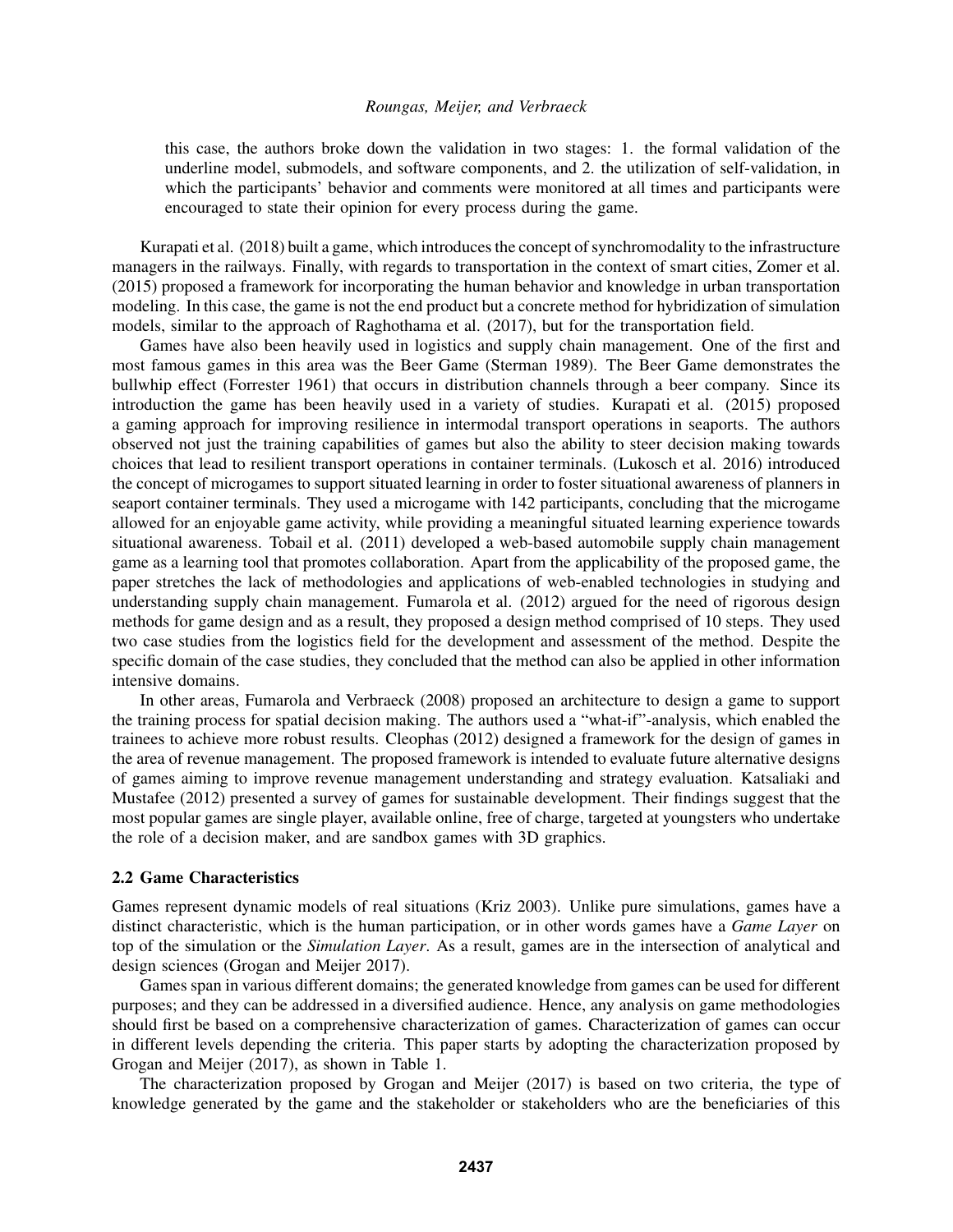knowledge. With regards to the type of knowledge generated, the authors distinguish between two categories: i. Generalizable, meaning that the knowledge acquired during the game provides for broad insights beyond the scope of a particular game scenario, and ii. Contextual, meaning that the knowledge acquired during the game provides for deep insights closely related to a particular game scenario.

With regards to the beneficiary of the generated knowledge, the authors again distinguish between two categories: i. Participant, meaning that the beneficiary of the knowledge acquired during the game is the person or persons who play the game, and ii. Principal, meaning that the beneficiary of the knowledge acquired during the game is any stakeholder or stakeholders other than the participants, like decision makers, researchers etc.

| Knowledge Type | Knowledge Beneficiary        |                                   |
|----------------|------------------------------|-----------------------------------|
|                | Participant                  | Principal                         |
| Generalizable  | Teaching                     | Research                          |
|                | <b>Experiential learning</b> | Hypothesis generation and testing |
|                | Dangerous tasks              | Artifact assessment               |
| Contextual     | Policy                       | Design                            |
|                | Organizational learning      | Interactive visualization         |
|                | Policy intervention          | Collaborative design              |

Another major game characteristic is the level of abstraction, which is the degree to which the game has simplified the complexity of the real system, in order to be easier to model and reason about (Iwasaki and Simon 1994). Games can have i. high level of abstraction, meaning that they are a very simplified version of reality, perhaps in the form of a board game, ii. low level of abstraction, meaning that they are a very realistic representation of the real system, usually this is in the form of a computerized game, and iii. anything in-between the two aforementioned levels, since the abstraction level is a continuum.

With regards to validation of games, there are different kind of validities that a game should adhere to. As it has been described above, a game consists of the *Game Layer* and the *Simulation Layer*. Validation of the *Simulation Layer* has been vastly researched through the course of the last three decades (Sargent 1996; Balci 1998; Balci 2004), where numerous formal methods and statistical techniques have been proposed. The *Game Layer*, on the other hand, due to its nature of including humans, should and usually does depend more on experts' opinion, i.e. face validation, than formal methods.

In literature, several kinds of validity pertaining to games are identified. The most important ones are i. construct validity, ii. internal validity, iii. external validity, and iv. reliability for research and usage of the game insights and results (e.g. for policy making or decision making) (hereinafter referred to as game utilization). Construct validity is the degree to which a test measures what it is supposed to measure (Cronbach and Meehl 1955). Consequently, for games, construct validity is the degree to which an artefact, i.e. a game, represents the construct from reality it is suppose to represent. Internal validity refers to the degree to which the behavior of the dependent variable is explained by the behavior of the independent variable (Reis and Judd 2014). For games, internal validity examines the degree to which the game is an adequate representative of the system it imitates. External validity examines the degree to which results from a study can be valid and generalized for the population in general or even for different populations (Aronson et al. 2018). For games, external validity is closely related with the sample size of the game session (Grogan and Meijer 2017) and debriefing (Seymour 2012). The latter is responsible for transferring the acquired knowledge from the game session to reality, making it applicable in a real context, and thus generalizable. Game utilization refers to the minimization of errors and bias of a study, by ensuring that results are replicable (Yin 2009), as well as the utilization of the results and insights from a game in reality. In games, where the uncertainty introduced by humans eliminates the possibility for absolutely reproducible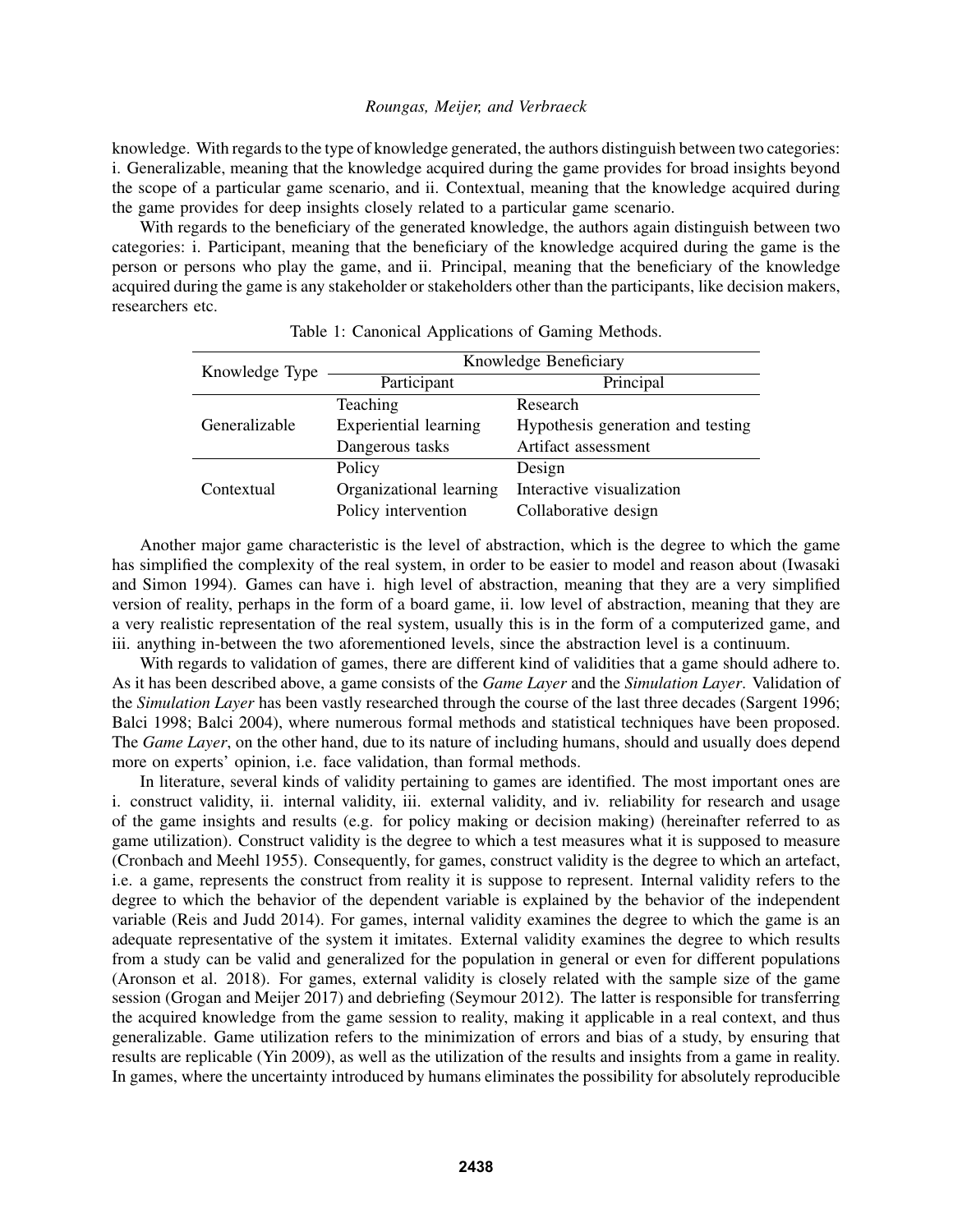results (Hofmann 2015), game utilization is related with the way the knowledge created within the game is captured, documented, managed, and reused.

### 2.3 Limitations in the Gaming Simulation Field

The state of the art in games and their characteristics, as it was illustrated in Section 2.1 and Section 2.2, reveals several limitations of games. These limitations are perhaps a consequence of the small body of knowledge for games focused on applications other than learning and training (Duke and Geurts 2004).

With regards to the construct validity, as it was identified in Section 2.2, games are in the intersection of design and analytical sciences, which generates confusion, misunderstanding, and frustration between the two communities (design and analytical), due to the fact that they are working separately and that they have different success criteria. Another major limitation is the rare application of rigorous design methods in game design (Fumarola et al. 2012), which has two significant drawbacks. First, problematic areas in the real system that would benefit from gaming are not identified in a systematic way. Second, games in various occasions are not consistent with the real-world system they are suppose to imitate. Finally, an important game design decision that is often not in line with the purpose of the game is the abstraction level. Games span in various applications ranging from low-tech board games to high-tech simulation games (Meijer 2015). Selecting the type of game, and consequently the abstraction level, depends on the objective of the game. Too much abstraction could lead to vague and unclear goals within the game. On the other hand, too little abstraction could result in strict rules that do not adhere to the real-world system under study and also it could not provide the flexibility to use games for future systems for which the rules are not known.

With regards to the internal validity of games, the greatest impediment is the informal way with which games are validated, e.g. face validation. Consequently, validation relies heavily upon experts' opinion thus to their subjectivity. This limitation is related to the lack of design methods for games (mentioned in the previous paragraph) as well as to the usually low number of participants (mentioned in the next paragraph). These interconnections of the game characteristics not only reveal the complexity of games but also the need for methodologies that would first acknowledge and then model these interconnections.

With regards to the external validity of games, the most important aspects are the sample size (number of participants) and debriefing. A small sample size is easy to obtain but has limited possibilities for analytical conclusions thus limited possibilities for generalizing the observations from the game. A large sample size, while it solves the analytical problem and the generalizability of the results, it is usually expensive to obtain and difficult to coordinate. While debriefing has been identified to be the most important feature of games (Crookall 2010), very few research articles report results on the effectiveness of debriefing (Dufrene and Young 2014), and even less for games focused in areas other than education.

Finally, with regards to the game utilization, it has been strongly suggested that, even thought it may be complex, the collection of empirical data from game sessions can create a body of knowledge that can facilitate the researchers' understanding of systems' behavior (Hofstede and Meijer 2007). Despite that, the research on methodologies on management and reuse of knowledge derived from games is severely limited (Roungas et al. 2017b). The only exception has been the military, where large scale strategic games have been widely used (Herz and Macedonia 2002), and methodologies for managing and reusing knowledge have been proposed and tested through the years. Nevertheless, the majority of those methodologies are domain specific and consequently the state of the art is specialized to the military; thus, most of the associated outcomes cannot be generalized and used in other domains.

Based on the literature reviewed and the definitions of the different kinds of validity, four main areas in game research can be distinguished:

- 1. Game design, which is related to the construct validity of games.
- 2. Game validation, as defined in simulations (Balci 1998), which is related to the internal validity of games.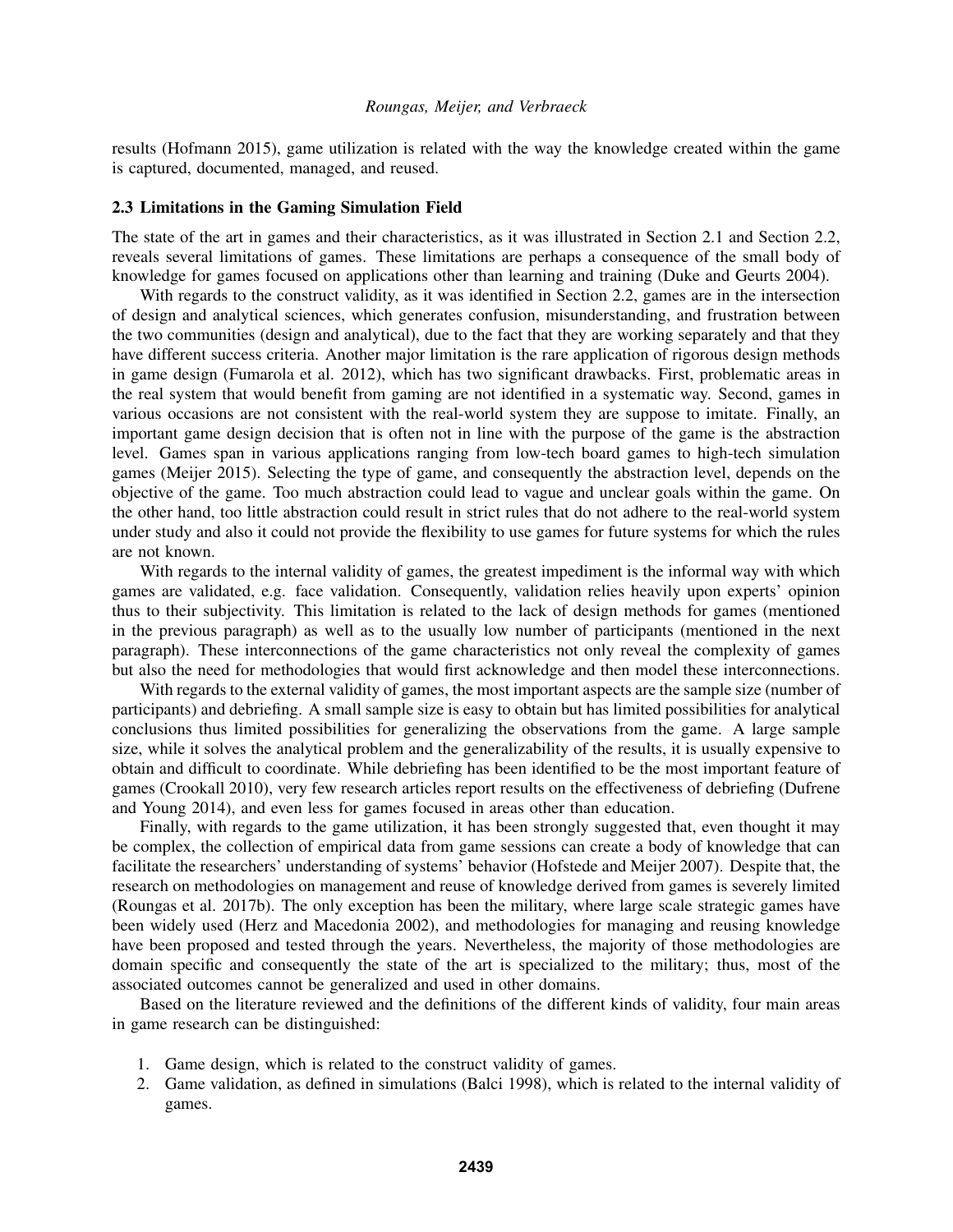- 3. Game session, which is related to the external validity of games.
- 4. Knowledge management, which is related to the game utilization.

# 3 POTENTIAL DIRECTIONS FOR IMPROVEMENTS

In this section, potential directions for improvements, based on the limitations presented in Section 2.3, are explored. Methodologies and work in-progress that can help mitigate or even fully address the limitations are identified. These methodologies concern only approaches focused in applications other than education and training. The four subsection are based on the four main areas of games, identified in Section 2.3.

## 3.1 Game Design

Game design as a discipline lies in the intersection of the design and analytical sciences with all the limitations that that entails, which were identified in Section 2.3. Therefore, bridging the gap between those two communities will result in more robust, generalizable, and context rich theories.

One of the first attempts towards bridging the design and analytical aspects of games was made by Duke (1980), in which he identified 9 steps for game design: 1.Developing written specifications for game design, 2. Developing a comprehensive schematic representation of the real-world problem, 3. Selecting components of the real-world problem to be gamed, 4. Identifying the game components, 5. Providing content for the game components, 6.Providing the game mechanics, 7.Implementing and testing the game, 8. Evaluating the game, and 9. Field testing the game.

Point 1 refers to what is widely known as *Requirements*. In layman's terms, requirements are a list of needs communicated by the client that define the objective of the game (Bethke 2003). Potential directions for improvements in this area could be to:

- Develop theories that would unify all aspects of games by incorporating notions from the traditional requirement engineering field (Goguen 1994) as well as the social sciences, in the form of human factors and mental models (Lo et al. 2014).
- Enable seamless and effective communication between the stakeholders like game designers, decision makers etc. (Harteveld 2011). A way would be to use gaming as it was proposed by Raghothama et al. (2017) in a participatory manner.
- Develop domain specific languages by using well-established methods, like the Unified Model Language (UML), that would allow to more effectively elicit the game requirements (Bethke 2003).
- Develop tools for more effectively documenting the requirements and the game design choices throughout the whole design lifecycle (Roungas and Dalpiaz 2016).

Point 2 refers to the identification of the problem in the real-world that needs to be gamified. This point relates to the limitation that problematic areas in the real system are not identified in a systematic way. Potential directions for improvements in this area could be to:

- Develop methodologies for more effectively understanding and analyzing STS and CAS. Particularly, formal methods, like game theory, can be used to pinpoint the problematic areas of multi-actor systems (Vorobeychik and Wellman 2009).
- Acknowledge and research the behavior of actors within the scope of bounded rationality that seems to characterize many STS and CAS (Simon 1972).

Point 3 refers to those parts of the real system that will be chosen to be part of the game; hence it heavily relies on point 2. Reality cannot be gamified in its full complexity, thus abstractions should be made. Hence, this point concerns the abstraction level of the game. A potential direction for improvement in this area could be understanding the advantages and disadvantages of the different levels of abstractions (Meijer 2012b). In turn, given the different characteristics of games and the real system under study (game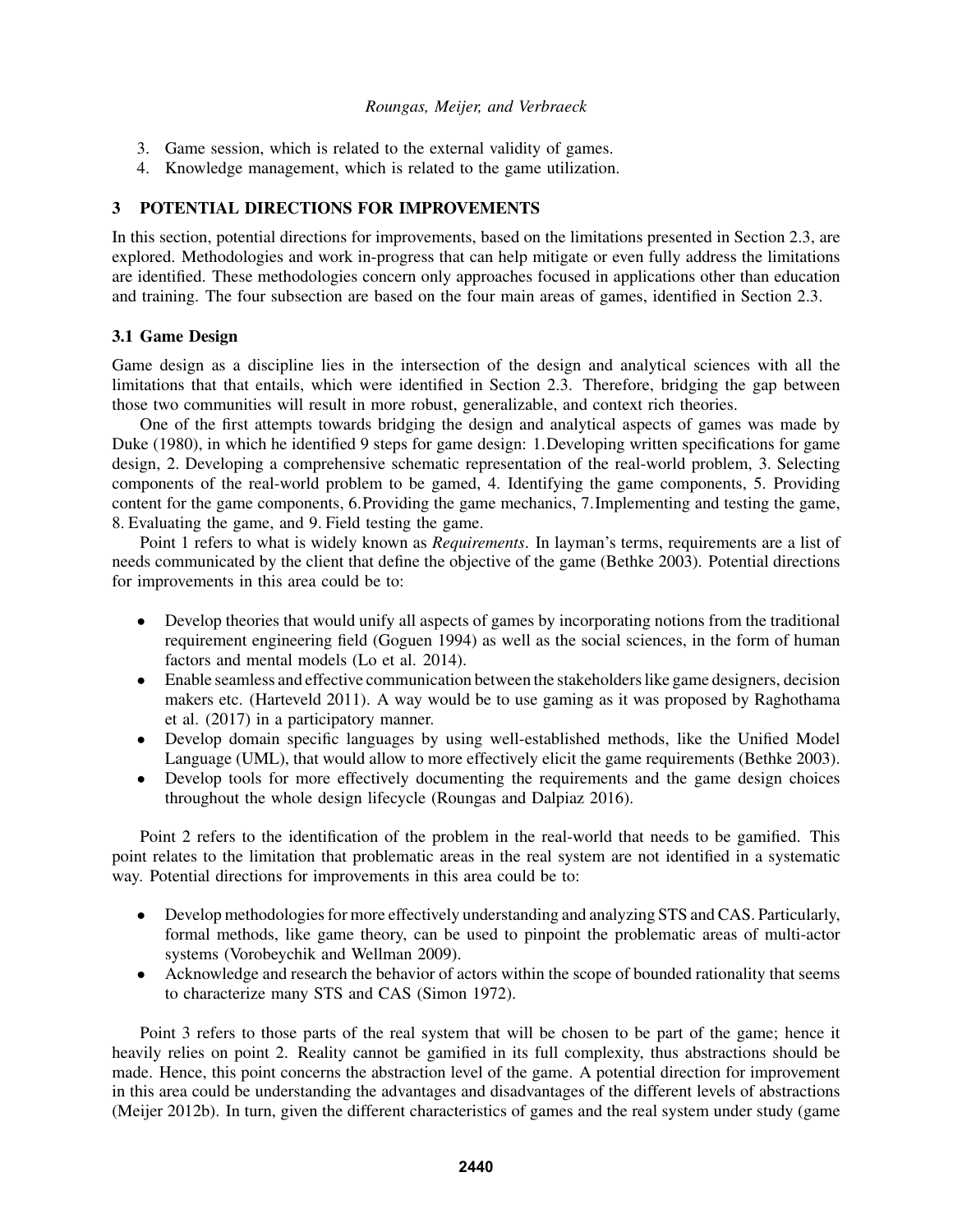objective, intended audience, etc.), designers will be able to choose the level of abstraction that would both maximize the outcome of the game and keep the development cost in manageable levels.

Points 4, 5, and 6 are each the natural next step of the previous point. In point 4 the particular game components are chosen; in point 5, subject matter experts (SMEs) cooperate with game designers to provide the appropriate content; in point 6, game designers choose the most effective game techniques given the problem at hand. A potential direction for improvement for point 6 could be to build a lexicon of game techniques (game mechanics) and use case studies to understand under which circumstances certain techniques should be preferred than others (Sweeney and Meadows 2010).

Points 7, 8, and 9 concern the validation of the game and are discussed in Section 3.2.

# 3.2 Validation

Similar to game design, game validation has to combine methods from the design and the analytical sciences. A validation study should balance the attention between the *Simulation* and the *Game Layers*. First and foremost, validation should not be performed just once after the implementation of the game; instead, it should be carried out in an iterative manner not just during the implementation (Point 7) but throughout the whole lifecycle of the game (Balci 1998). While Duke (1980) defines game evaluation (point 8) as the client's in-house validation once the final product has been delivered to them, the authors of this paper refer to game evaluation as the complete validation and verification (V&V) study of a game (Balci 2004). Similarly, the authors consider point 9, i.e. field testing, to be also part of the V&V study. Potential directions for improvements in this area could be to:

- Incorporate, given the numerous V&V methods (Balci 1998), the appropriate ones for the *Simulation Layer* (Roungas et al. 2017a), and whenever possible automate them (Roungas et al. 2018b).
- Develop methodologies that would allow the formalization of the validation of the *Game Layer*, similar to what it was proposed in Section 3.1 for the game design.

It should be noted that while the game's sample size, i.e. the number of participants, and debriefing heavily influence the validity of a game, they are part of the game session, thus they are analyzed separately in Section 3.3.

# 3.3 Game Session

Even the most realistic games are still an abstracted version of reality and as such the knowledge from the game session should effectively be transfered to, and generalized for, reality. Hence, the sample size and debriefing are of utmost importance for the analysis of the game outcome. Potential directions for improvements with regards to the sample size could be to:

- Verify, before characterizing the sample size as small, that it is indeed small (Lenth 2001) and that it actually compromises validity.
- Incorporate, if the sample is small, the appropriate  $V\&V$  methods and statistical techniques (Roungas et al. 2018a).
- For games in which participants do not need to physically be present, use technology to reach a greater audience (Katsaliaki and Mustafee 2012).

Whereas, potential directions for improvements with regards to debriefing could be to:

- Develop methodologies for formalizing debriefing, which in turn can enable the facilitators to choose the most beneficial methods for debriefing given the game and the real system at hand.
- Build a standard for best practices in debriefing (Roungas et al. 2018).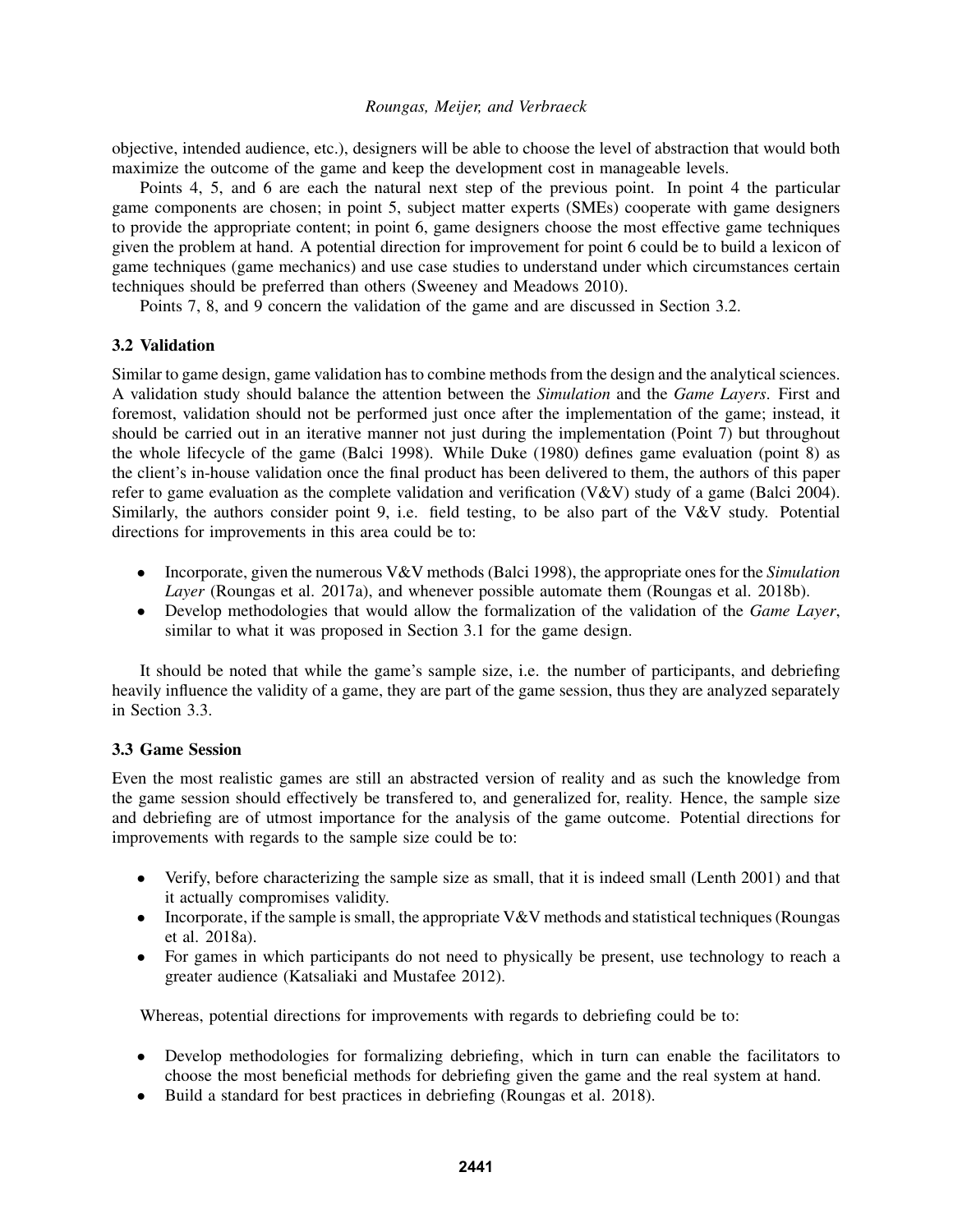## 3.4 Knowledge Management

A knowledge management system (KMS) can been used for one or more purposes, like own-project improvement, cross-project improvement, organizational culture improvement, and network improvement. Currently, there are two types of KMS widely used in organizations: i. Personalization and ii. Codification (Markus 2001). The former is more suitable for those professionals who inquire on experts' opinion but do not want to acquire their knowledge, in which case they will most likely prefer to consult an expert in a one-to-one conversation. The latter is more suitable for those professionals who want to learn from past projects and apply this knowledge in the future, in which case they will most probably prefer a documented and detailed record of these past projects. Potential directions for improvements in this area could be to:

- Establish strict and precise protocols for root cause analysis, in case problems or accidents occur throughout the lifecycle of a game or due to decisions made based on a game (Latino et al. 2016).
- Develop methodologies for acquiring, indexing, and reusing knowledge from games, that can potentially benefit an organization in the future (Roungas et al. 2018).
- Build a repository of game artifacts, from game-related materials (e.g. game engines, boards, cards etc.) to any analysis pertaining to a game (e.g. reports, data etc.) (Roungas et al. 2017b).
- Build a network that would allow professionals within an organization to easily identify the most appropriate experts based on the problem at hand (Ahuja et al. 2012).

# 4 RESEARCH AGENDA FOR GAMING SIMULATION

In this section, based on the potential directions for improvements explored in Section 3, the authors propose a research agenda. Again, the research agenda is based on the four main areas of gaming simulation, identified in Section 2.3.

In game design, the authors identify two directions that could significantly enhance the understanding of complex systems and consequently improve their modeling. First, stakeholders should be more involved not only in the post-game analysis but also during the game design. This participatory approach can enable communication between the different hierarchical layers within an organization, thus allowing information to flow between SMEs, decision makers, and the upper management. This flow of information is more likely to create trust and awareness between the different professional, which in turn can evolve in building the "know-how" of the organization around systems' and people's behavior and facilitate the dissemination of tacit knowledge. Second, while Game Theory (GT) has been scarcely used in game design, it is a well-established tool for understanding and modeling the relationships of different actors in an analytical way. There have been supportive studies towards using GT in game design (Salen and Zimmerman 2003; Ritterfeld et al. 2009). GT is a tool that can be coupled with existing methodologies and help bridging the gap between the design and analytical communities. Moreover, GT can systematically analyze real-world systems and pinpoint those areas within these systems that are problematic and could benefit from the use of games (Roungas et al. 2018). Finally, GT can be directly used in the game design by formalizing the game design choices and using the optimal strategies wherever is required (Vorobeychik and Wellman 2009).

In validation, the small sample size is perhaps the greatest cumber for generalizing insights from games. While there have been statistical techniques developed to address this problem, these are mainly applicable on the *Simulation Layer*. The *Game Layer* would be benefited only through gradually extending the body of knowledge by building upon previous work. This aspect is directly linked with knowledge management, analyzed below, in the sense that the more experiments/sessions are conducted the more evidences of a system's behavior are discovered and the cumulative sample size gradually becomes large enough to generalize the outcome of the game.

In game sessions, debriefing is the key for transferring the knowledge from the game environment to reality. Hence, it is essential to develop methodologies that would steer debriefing from its current almost fully synthetic nature towards a process that would balance experience and robust analytical thinking. In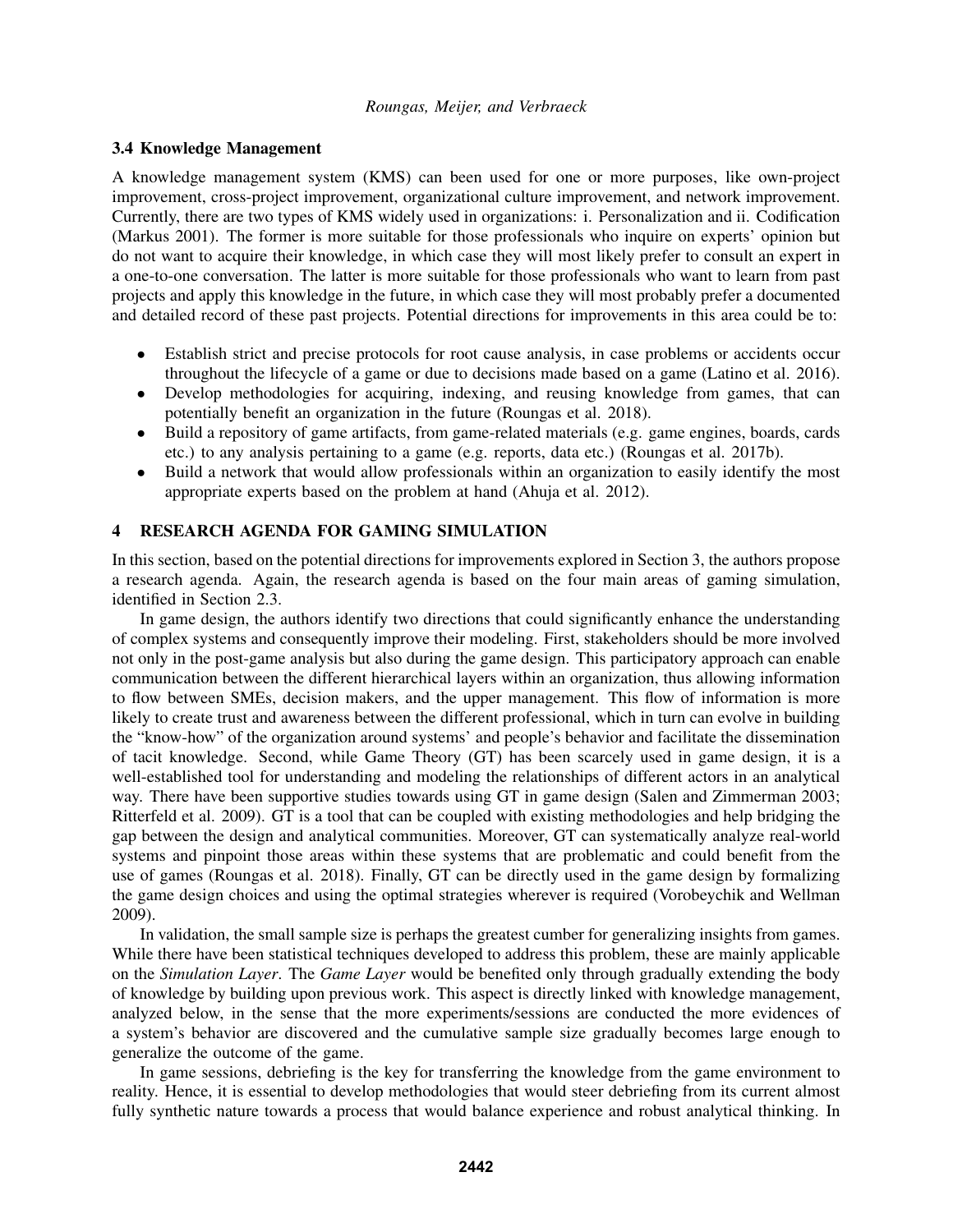order to accomplish that, extensive qualitative research is required that would enable to properly categorize games and then identify the most effective debriefing methods for each category. Moreover, building analytical tools on top of a structured debriefing methodology would further strengthen the generalizability of the game outcome.

In knowledge management, information can be used for future projects or it can also be used to trace what happened in the past. The former can be improved by augmenting the body of knowledge in order to understand how games can be used by researchers and practitioners to build evidences of systems' behavior, as part of a larger scheme. This body of knowledge is vast but a large part of it is in the form of tacit knowledge. Therefore, new methodologies are needed that would elicit and disseminate this knowledge (Roungas et al. 2018).

## 5 CONCLUSION

As a discipline, gaming simulation lies in the intersection of the design and the analytical sciences, which seems to be the core impediment for its methodological evolution. The conflict between the design and analytical communities has in turn resulted in a limited adaptation of games in areas other than education and training. The obvious aim of this paper was to identify the limitations pertaining to games, and consequently propose a research agenda, by first identifying a wide range of potential improvements. Nonetheless, the ulterior motive behind this paper has been the need to bridge the gap between the design and analytical communities by first acknowledging the struggle between them and then providing a fertile ground for discussion and future research.

## ACKNOWLEDGMENTS

This research is funded through the Railway Gaming Suite 2 program, a joint project by ProRail and Delft University of Technology.

## REFERENCES

- Ahuja, G., G. Soda, and A. Zaheer. 2012. "The Genesis and Dynamics Of Organizational Networks". *Organization Science* 23(2):434–448.
- Aronson, E., T. D. Wilson, R. M. Akert, and S. R. Sommers. 2018. *Social Psychology*. Ninth ed. Pearson Education Limited.
- Balci, O. 1998. "Verification, Validation, and Testing". In *Handbook Of Simulation*, edited by J. Banks, Chapter 10, 335–393. Engineering & Management Press.
- Balci, O. 2004. "Quality Assessment, Verification, and Validation Of Modeling and Simulation Applications". In *Proceedings Of The 2004 Winter Simulation Conference*, 122–129, edited by M.D.Rosetti et al., Piscataway, New Jersey:IEEE.

Bethke, E. 2003. *Game Development and Production*. Plano, TX, USA: Wordware Publishing, Inc.

- Campbell, D. T., and J. C. Stanley. 1963. "Experimental and Quasi-Experimental Designs For Research". In *Handbook Of Research On Teaching*, edited by N. L. Gage, Chapter 5. Chicago: Rand Mcnally & Co.
- Cleophas, C. 2012. "Designing Serious Games For Revenue Management Training and Strategy Development". In *Proceedings Of The 2012 Winter Simulation Conference*, 140:1–12, edited by C.Laroque et al., Piscataway, New Jersey:IEEE.
- Cronbach, L. J., and P. E. Meehl. 1955. "Construct Validity In Psychological Tests.". *Psychological Bulletin* 52(4):281–302.
- Crookall, D. 2010. "Serious Games, Debriefing, and Simulation/Gaming As A Discipline". *Simulation & Gaming* 41(6):898–920.
- Dufrene, C., and A. Young. 2014. "Successful Debriefing Best Methods To Achieve Positive Learning Outcomes: A Literature Review". *Nurse Education Today* 34(3):372–376.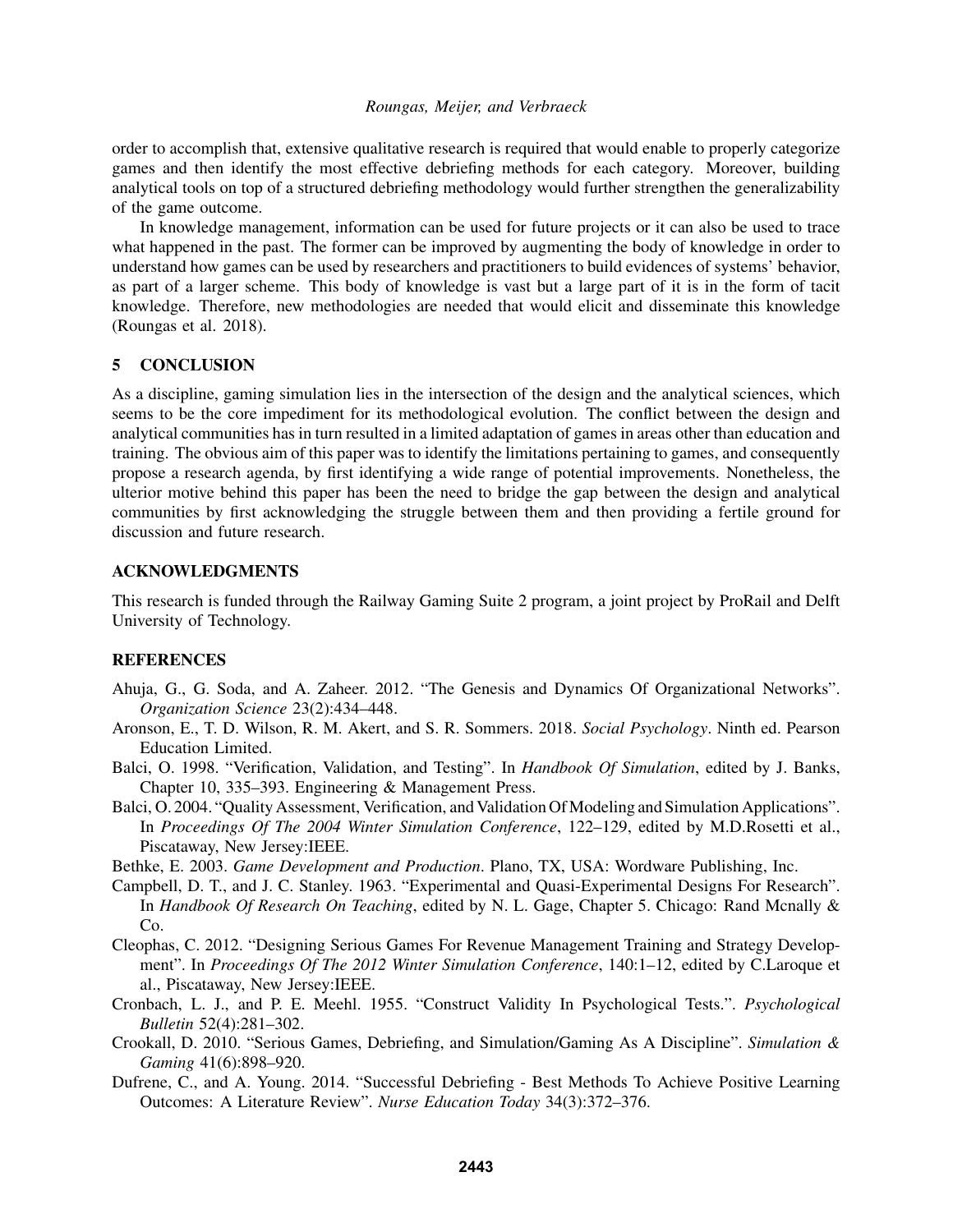Duke, R. D. 1980. "A Paradigm For Game Design". *Simulation & Gaming* 11(3):364–377.

- Duke, R. D., and J. L. A. Geurts. 2004. *Policy Games For Strategic Management: Pathways Into The Unknown*. 1st ed. Purdue University Press.
- Forrester, J. W. 1961. *Industrial Dynamics*. Cambridge: MIT Press.
- Fumarola, M., J.-P. Van Staalduinen, and A. Verbraeck. 2012. "A Ten-Step Design Method For Simulation Games In Logistics Management". *Journal Of Computing and Information Science In Engineering* 12(1):1–6.
- Fumarola, M., and A. Verbraeck. 2008. "Multiple Worlds In Simulation Games For Spatial Decision Making: Concept and Architecture". In *Proceedings Of The 2008 Winter Simulation Conference*, 2555–2562, edited by S.J.Mason et al., Piscataway, New Jersey:IEEE.
- Goguen, J. A. 1994. "Requirements Engineering As The Reconciliation Of Technical and Social Issues". In *Requirements Engineering: Social and Technical Issues*, edited by M. Jirotka and J. A. Goguen, 1–31. San Diego, CA, USA: Academic Press Professional, Inc.
- Grogan, P. T., and S. A. Meijer. 2017. "Gaming Methods In Engineering Systems Research". *Systems Engineering* 20(6):542–552.
- Harteveld, C. 2011. *Triadic Game Design: Balancing Reality, Meaning and Play*. 1st ed. Springer Science & Business Media.
- Herz, J. C., and M. R. Macedonia. 2002. "Computer Games and The Military: Two Views". *Defense Horizons* (11-12):1.
- Hofmann, M. A. 2015. "Reasoning Beyond Predictive Validity: The Role Of Plausibility In Decision-Supporting Social Simulation". In *Proceedings Of The 2015 Winter Simulation Conference*, 2728–2739, edited by L.Yilmaz et al., Piscatway, New Jersey:IEEE.
- Hofstede, G. J., and S. A. Meijer. 2007. "Collecting Empirical Data With Games". In *Organisation and Learning Through Gaming and Simulation*, edited by I. S. Mayer and H. Mastik, 111–121.
- Iwasaki, Y., and H. A. Simon. 1994. "Causality and Model Abstraction". *Artificial Intelligence* 67(1):143– 194.
- Jahangirian, M., T. Eldabi, A. Naseer, L. K. Stergioulas, and T. Young. 2010. "Simulation In Manufacturing and Business: A Review". *European Journal Of Operational Research* 203(1):1–13.
- Katsaliaki, K., and N. Mustafee. 2012. "A Survey Of Serious Games On Sustainable Development". In *Proceedings Of The 2012 Winter Simulation Conference*, 300–312, edited by C.Laroque et al., Piscataway, New Jersey:IEEE.
- Kotiadis, K., and A. A. Tako. 2018. "Facilitated Post-Model Coding In Discrete Event Simulation (DES): A Case Study In Healthcare". *European Journal Of Operational Research* 266(3):1120–1133.
- Kotiadis, K., A. A. Tako, and C. Vasilakis. 2014. "A Participative and Facilitative Conceptual Modelling Framework For Discrete Event Simulation Studies In Healthcare". *Journal Of The Operational Research Society* 65(2):197–213.
- Kriz, W. C. 2003. "Creating Effective Learning Environments and Learning Organizations Through Gaming Simulation Design". *Simulation & Gaming* 34(4):495–511.
- Kuhl, F., J. Dahmann, and R. Weatherly. 1999. *Creating Computer Simulation Systems: An Introduction To The High Level Architecture*. 1st ed. Prentice Hall PTR.
- Kurapati, S., I. Kourounioti, H. Lukosch, L. Tavasszy, and A. Verbraeck. 2018. "Fostering Sustainable Transportation Operations Through Corridor Management: A Simulation Gaming Approach". *Sustainability* 10(2):455.
- Kurapati, S., H. Lukosch, A. Verbraeck, and F. M. T. Brazier. 2015. "Improving Resilience In Intermodal Transport Operations In Seaports: A Gaming Approach". *EURO Journal On Decision Processes* 3(3- 4):375–396.
- Latino, R. J., K. C. Latino, and M. A. Latino. 2016. *Root Cause Analysis: Improving Performance For Bottom-Line Results*. Fourth ed. Taylor & Francis Group.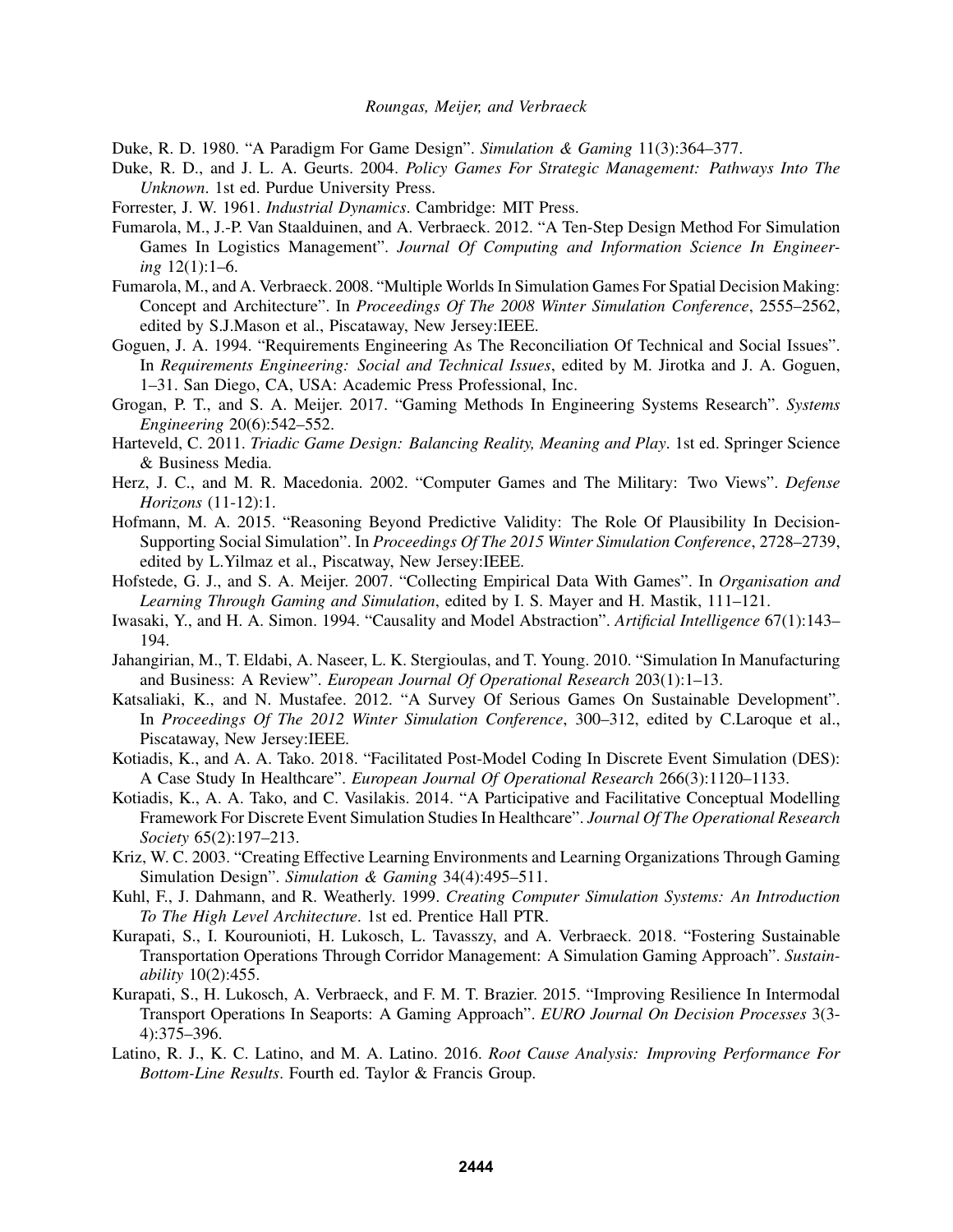- Lenth, R. V. 2001. "Some Practical Guidelines For Effective Sample Size Determination". *The American Statistician* 55(3):187–193.
- Lo, J. C., J. Van Den Hoogen, and S. A. Meijer. 2014. "Testing Changes In The Railway System Through Gaming Simulation: How Different Types Of Innovations Affect Operators' Mental Models". *Advances In Human Aspects Of Transportation: Part III* 9:291–302.
- Lukosch, H., D. Groen, S. Kurapati, R. Klemke, and A. Verbraeck. 2016. "The Role Of Awareness For Complex Planning Task Performance: A Microgaming Study". *International Journal Of Game-Based Learning* 6(2):15–29.
- Markus, L. M. 2001. "Toward A Theory Of Knowledge Reuse: Types Of Knowledge Reuse Situations and Factors In Reuse Success". *Journal Of Management Information Systems* 18(1):57–93.
- Meijer, S. 2012a. "Introducing Gaming Simulation In The Dutch Railways". *Procedia Social and Behavioral Sciences* 48:41–51.
- Meijer, S. 2015. "The Power Of Sponges: Comparing High-Tech and Low-Tech Gaming For Innovation". *Simulation & Gaming* 46(5):512–535.
- Meijer, S. A. 2012b. "Gaming Simulations For Railways: Lessons Learned From Modeling Six Games For The Dutch Infrastructure Management". In *Infrastructure Design, Signaling and Security In Railway*, edited by X. Perpinya, Chapter 11, 275–294. Intech.
- Meijer, S. A., I. S. Mayer, J. Van Luipen, and N. Weitenberg. 2012. "Gaming Rail Cargo Management: Exploring and Validating alternative Modes Of Organization". *Simulation & Gaming* 43(1):85–101.
- Middelkoop, D., J. Steneker, S. Meijer, E. Sehic, and M. Mazzarello. 2012. "Simulation Backbone For Gaming Simulation In Railways: A Case Study". In *Proceedings Of The 2012 Winter Simulation Conference*, 287–299, edited by C.Laroque et al., Piscataway, New Jersey:IEEE.
- Middelkoop, D. A., and M. Bouwman. 2001. "Simone: Large Scale Train Network Simulations". In *Proceedings Of The 2001 Winter Simulation Conference*, 1042–1047, edited by B.A.Peters et al., Piscataway, New Jersey:IEEE.
- Middelkoop, D. A., and L. Loeve. 2006. "Simulation Of Traffic ManagementWith FRISO". *WIT Transactions On The Built Environment* 88.
- Raghothama, J., H. Hanchi, and S. Meijer. 2017. "Hybrid, Composable Approach To Simulations In Healthcare Operations and Management". In *Proceedings Of The 2017 Winter Simulation Conference*, 2857–2868, edited by W.K.V.Chan et al., Piscataway, New Jersey:IEEE.
- Reis, H. T., and C. M. Judd. 2014. *Handbook Of Research Methods In Social and Personality Psychology*. Second ed. Cambridge University Press.
- Ritterfeld, U., M. Cody, and P. Vorderer. 2009. *Serious Games: Mechanisms and Effects*. Routledge.
- Roungas, B., F. A. Bekius, and S. Meijer. 2018. "The Game Between Game Theory and Gaming Simulations: Design Choices". *Under Review*.
- Roungas, B., and F. Dalpiaz. 2016. "A Model-Driven Framework For Educational Game Design". In *4th International Conference, GalA 2015, Revised Selected Papers*, edited by a. De Gloria and R. Veltkamp, Volume 9599, 1–11. Rome, Italy: Springer International Publishing.
- Roungas, B., M. De Wijse, S. Meijer, and A. Verbraeck. 2018. "Pitfalls For Debriefing Games and Simulation: Theory and Practice". In *Intersections In Simulation and Gaming*. Melbourne, Australia.
- Roungas, B., J. C. Lo, R. Angeletti, S. A. Meijer, and A. Verbraeck. 2018. "Eliciting Requirements Of A Knowledge Management System For Gaming In A Real Organization". In *49th International Conference Of International Simulation and Gaming Association*. Bangkok, Thailand.
- Roungas, B., S. Meijer, and A. Verbraeck. 2017a. "A Framework For Simulation Validation & Verification Method Selection". In *SIMUL 2017: The Ninth International Conference On Advances In System Simulation*, 35–40. Athens, Greece.
- Roungas, B., S. Meijer, and A. Verbraeck. 2017b. "Knowledge Management Of Games For Decision Making". In *Simulation Gaming. Applications For Sustainable Cities and Smart Infrastructures. ISAGA*